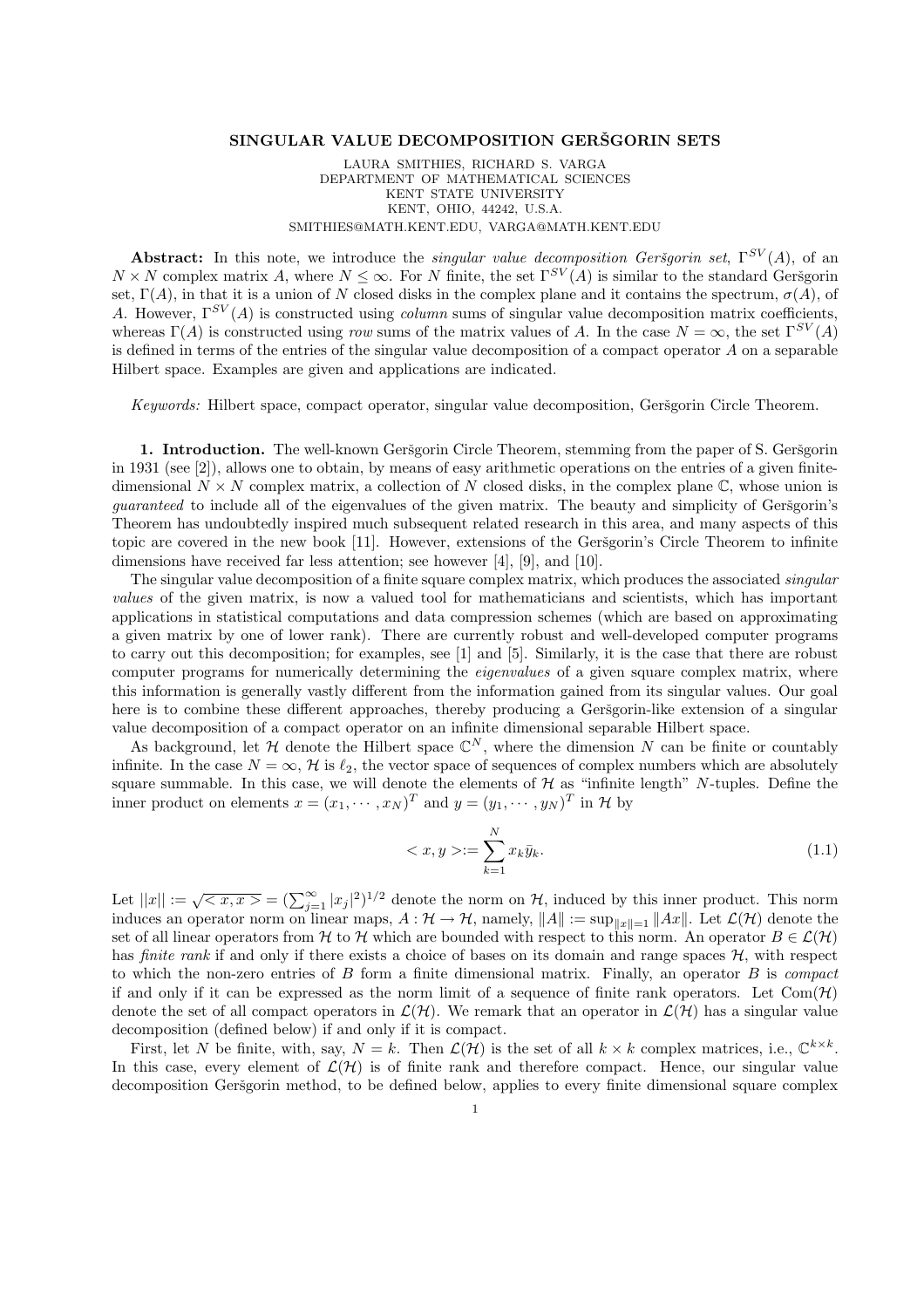matrix. Now, let  $N = \infty$ . Then, H is a separable infinite dimensional Hilbert space. By the Riesz-Fischer Theorem, we can assume, without loss of generality, that  $\mathcal{H} = \ell_2$ , (see [6], p. 47). In particular, this gives us a canonical representation of the elements of  $H$  as "infinite length" N-tuples, and hence, the elements of  $\mathcal{L}(\mathcal{H})$  are naturally represented as infinite dimensional matrices. In the infinite dimensional case, the compact operators, Com $(\mathcal{H})$ , form a norm closed proper ideal in  $\mathcal{L}(\mathcal{H})$ .

Let  $A \in \mathcal{L}(\mathcal{H})$ . By definition, a complex number  $\lambda$  lies in the spectrum of A,  $\sigma(A)$ , if and only if the operator  $A - \lambda I$  is non-invertible. In the finite dimensional case, this is equivalent to the existence of a vector  $x \in H$ , with  $||x|| > 0$ , such that  $Ax = \lambda x$ . In the infinite dimensional case, the operator  $A - \lambda I$  can fail to be invertible, even when no corresponding eigenvector exists. However, this is not true for compact operators. If  $A \in \text{Com}(\mathcal{H})$  and  $N = \infty$ , then the non-zero elements of  $\sigma(A)$  are isolated eigenvalues of finite multiplicity and zero is a limit point of eigenvalues of  $\sigma(A)$ .

The *adjoint* of an operator A is the operator  $A^*$  defined by the equation  $\langle Ax, y \rangle =$  $\langle x, A^*y \rangle$  for all  $x, y \in \mathcal{H}$ . As we know, the matrix  $A^*$ , which satisfies this equation, is the conjugate transpose of A. An operator A is called *normal* if  $AA^* = A^*A$  and self-adjoint if  $A = A^*$ . An operator is non-negative if  $\langle Ax, x \rangle$  is non-negative for all x in H. Clearly, every self-adjoint operator is normal, and a non-negative operator A is necessarily self-adjoint since  $\langle Ax, x \rangle = \langle Ax, x \rangle = \langle x, Ax \rangle$ . The operators which are compact and normal have an important characterization, given by the following Spectral Theorem, ([3], p. 183).

THEOREM 1.1. An operator  $A \in \mathcal{L}(\mathcal{H})$  is compact and normal if and only if H has an orthonormal basis of eigenvectors of A, and a corresponding sequence of eigenvalues converges to zero, in modulus, if  $N$  is infinite.

The importance of having an orthonormal basis of eigenvectors is that it allows us to diagonalize a compact and normal operator. More precisely, let  $A\gamma_k = \lambda_k \gamma_k$ , where  $\gamma_k \in \mathcal{H}$  with  $||\gamma_k|| = 1$  and with  $\lambda_k$  a scalar, for  $k = 1, 2, \dots, N$ . If U is the unitary matrix whose k-th row is  $\bar{\gamma}_k^T$  and  $\Lambda$  is the diagonal matrix with diagonal entries  $\lambda_1, \dots, \lambda_N$ , then  $A = U^* \Lambda U$ . Moreover,  $U^* U = U U^* = I$ , so that

$$
UAU^* = \Lambda. \tag{1.2}
$$

In other words, when the range and domain of A are given the orthonormal basis  $\{\gamma_j\}_{j=1}^N$ , the operator A is diagonal. This diagonalization allows us to define functions of the operator A. For example, we define the square root of a non-negative operator A as

$$
\sqrt{A} := U^* \sqrt{\Lambda} U,\tag{1.3}
$$

where  $\sqrt{\Lambda}$  is the diagonal matrix with entries  $\sqrt{\lambda_j}$ .

Every operator  $B \in \mathcal{L}(\mathcal{H})$  has a non-negative *absolute value* operator, defined by  $|B| := \sqrt{B*B}$ . The operator  $B^*B$  is non-negative since  $\leq B^*Bx, x > = \leq Bx, Bx > = ||Bx||^2 \geq 0$  for all  $x \in \mathcal{H}$ . If B is compact, then  $B^*B$  is too, and  $\sqrt{B^*B}$  is defined as above. If  $B^*B$  is not compact,  $\sqrt{B^*B}$  can still be defined, but this requires some sophisticated techniques which will not be necessary for this paper (see [6], [8]). The operator  $|B|$  is used to define the following decompositions of B.

For any bounded operator B on  $H$ , one can define a unique *polar decomposition* of B. A polar decomposition of  $B$  is an expression of  $B$  as

$$
B = Q|B|,\t\t(1.4)
$$

where Q is a partial isometry on  $H$ . That is, Q is an isometry from the closure of the range of  $|B|$ , denoted by  $\text{Ran}(|B|)$ , to the closure of the range of B,  $\text{Ran}(B)$ . The additional constraint,  $\text{Ker}(Q) = \text{Ker}(B)$ , uniquely determines Q.

If (and only if ) B is compact, it also has a *Singular Value Decomposition* (SVD) which is defined as:

$$
B = V^* \Sigma W = \begin{bmatrix} \vert & \cdots & \vert \\ \phi_1 & \cdots & \phi_N \\ \vert & \cdots & \vert \end{bmatrix} \begin{bmatrix} \sigma_1 & 0 & 0 \\ 0 & \ddots & 0 \\ 0 & 0 & \sigma_N \end{bmatrix} \begin{bmatrix} - & \bar{\psi}_1^T & - \\ \vdots & \vdots & \vdots \\ - & \bar{\psi}_N^T & - \end{bmatrix},\tag{1.5}
$$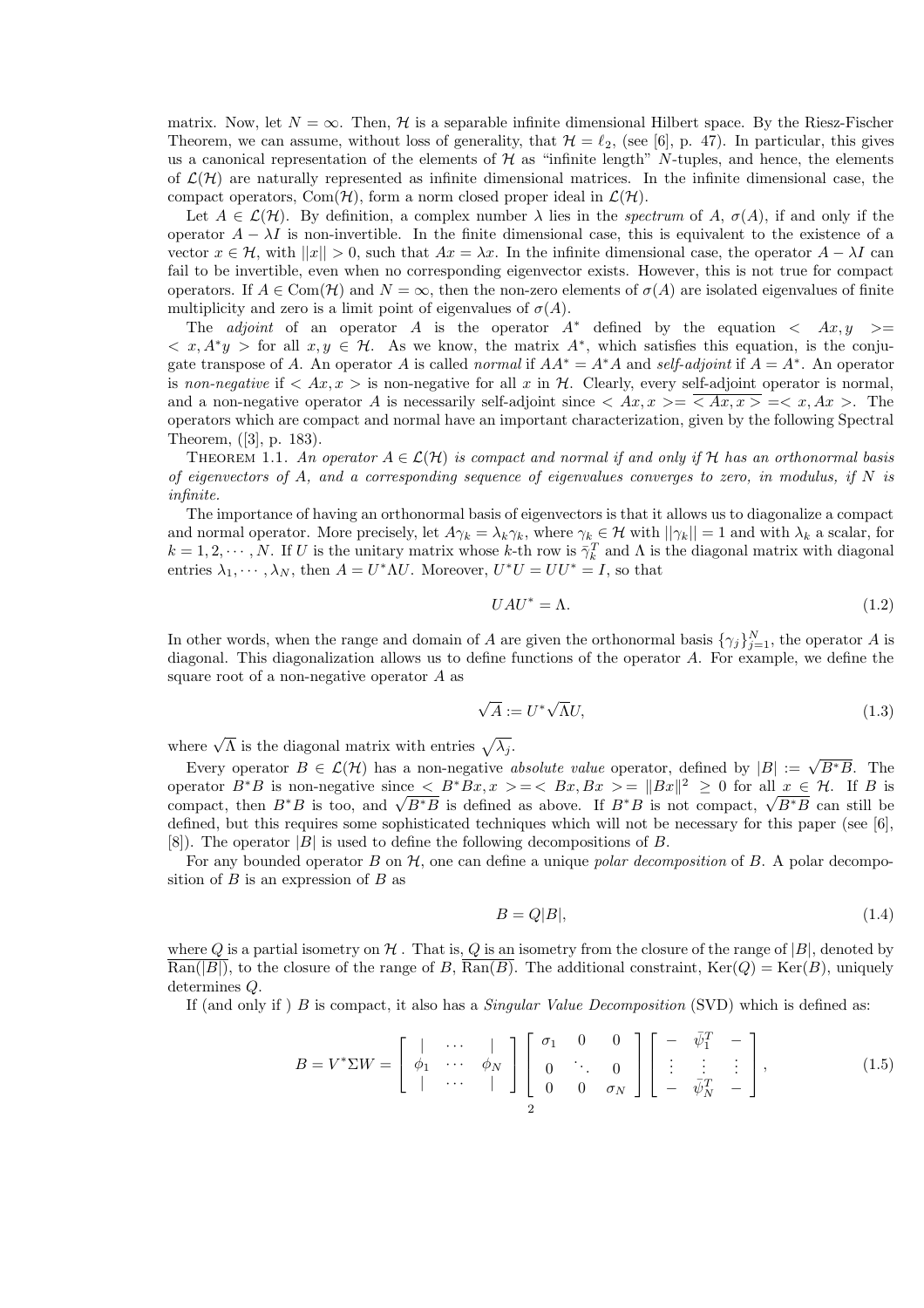where V and W are unitary operators on H, and  $\Sigma$  is a diagonal operator on H whose diagonal entries  $\{\sigma_i\}_{i=1}^N$ , are a sequence of non-negative, non-increasing numbers are called the singular values of B. By definition,  $|B|\psi_j = \sigma_j \psi_j$  and  $\sigma_j \phi_j = B\psi_j$ . The sets  $\{\psi_j\}_{j=1}^N$  and  $\{\phi_j\}_{j=1}^N$  are orthonormal bases for the Hilbert spaces  $\text{Ran}(|B|)$  and  $\text{Ran}(B)$ , respectively. The singular value decomposition of an operator B is never unique. In particular, if the collections  $\{\phi_j\}_{j=1}^N$ ,  $\{\sigma_j\}_{j=1}^N$ , and  $\{\psi_j\}_{j=1}^N$  define a singular value decomposition of B, then for any set of complex rotations  $\{e^{i\theta_j}\}_{j=1}^N$ , the collections  $\{e^{i\theta_j}\phi_j\}_{j=1}^N$ ,  $\{\sigma_j\}_{j=1}^N$ , and  $\{e^{i\theta_j}\psi_j\}_{j=1}^N$  also define a singular value decomposition of B.

For a compact operator, B, we can calculate its polar decomposition  $B = Q|B|$  from a singular value decomposition  $B = V^* \Sigma W$ . Specifically, by definition, the operator W has rows  $\bar{\psi}_j^T$  where  $\{\psi_j\}_{j=1}^N$  is an orthonormal basis of eigenvectors of |B|. The Spectral Theorem tells us that  $|B| = W^* \Sigma W$ . Hence,  $Q = V^*W$ . In particular, this implies the relationship  $Q\psi_j = \phi_j$  or, equivalently,  $Q^*\phi_j = \psi_j$ . We use these identities when it is helpful to express  $B$  in terms of a single orthonormal basis.

It will also be useful for us to note that the singular value decomposition allows us to define an inner product notation for compact operators. Specifically, let  $B\psi_k = \sigma_k \phi_k$ , for  $k = 1, \dots, N$ , define a singular value decomposition of a compact operator  $B$ . Then, we can express  $B$  in inner product terms as

$$
B = \sum_{j=1}^{N} \sigma_j < \cdots, \psi_j > \phi_j. \tag{1.6}
$$

The right hand side is interpreted as follows: For each j,  $\sigma_i < \cdot$ ,  $\psi_i > \phi_i$  is the rank one operator on H which maps  $x \in \mathcal{H}$  to the vector  $\sigma_i < x, \psi_i > \phi_i$ , and the sequence of partial sums on the right hand side of  $(1.6)$  converges in the operator norm to B.

DEFINITION 1.2. To each  $B \in Com(H)$ , we associate the collection, B, of singular value decompositions of B,

$$
\mathcal{B} := \{ \sum_{l=1}^{N} \sigma_l < \cdot, \psi_l > \phi_l \; : \; B = \sum_{l=1}^{N} \sigma_l < \cdot, \psi_l > \phi_l \},\tag{1.7}
$$

where if N is infinite, convergence is in the operator norm. If B is not compact, we set  $\mathcal{B} := \emptyset$ .

2. Our Singular Value Decomposition Geršgorin Set. We are now ready to introduce our *Singular* Value Decomposition Geršgorin Set,  $\Gamma^{SV}(B)$ , of an  $N \times N$  complex matrix B, where  $N \leq \infty$ . When H is infinite dimensional, an operator has a singular value decomposition if and only if it is compact. In fact, the singular value decomposition of  $B$  is an expression of  $B$  as a norm limit of finite rank operators. In particular, the SVD Geršgorin method only yields a meaningful eigenvalue inclusion for compact operators.

DEFINITION 2.1. Assume  $B \in Com(H)$  and let  $B = V^* \Sigma W = \sum_{l=1}^N \sigma_l < \cdot$ ,  $\psi_l > \phi_l$  be a fixed singular value decomposition of B. We define the SVD matrix values  $\{\hat{b}_{\ell,k}\}_{\ell,k=1,\cdots,N}$  of  $V^*\Sigma W$  to be

$$
\hat{b}_{\ell,k} := \langle B\phi_{\ell}, \phi_k \rangle = \sigma_k \langle \phi_{\ell}, \psi_k \rangle \qquad \forall \ell, k = 1, \cdots, N. \tag{2.1}
$$

We define the k-th SVD column sum of  $V^* \Sigma W$  to be  $C_k(V^* \Sigma W) := \sum_{\ell=1,\ell\neq k}^N |\hat{b}_{\ell,k}|$ , the k-th SVD Geršgorin  $\text{dist to be } \Gamma_k^{SV}(V^*\Sigma W) := \{z \in \mathbb{C} \text{ : } |z - \hat{b}_{k,k}| \leq C_k(V^*\Sigma W) \}, \text{ and the } SVD \text{ Geršgorin set of } V^*\Sigma W \text{ to be } \Gamma_k^{SV}(V^*\Sigma W)$  $\Gamma^{SV}(V^* \Sigma W) := \cup_{k=1}^N \Gamma_k^{SV}(V^* \Sigma W)$ . Define the SVD Geršgorin set of B to be

$$
\Gamma^{SV}(B) := \cap \{\Gamma^{SV}(V^* \Sigma W) \; : \; V^* \Sigma W \in \mathcal{B}\}.
$$
\n
$$
(2.2)
$$

If B is a non-compact operator, then  $\mathcal{B} = \emptyset$ , and we define the SVD Geršgorin set of B,  $\Gamma^{SV}(B)$ , to be the entire complex plane C.

We remark that  $\Gamma^{SV}(B)$ , defined in (2.2) as the *intersection* of all  $\Gamma^{SV}(V^*\Sigma W)$  where  $V^*\Sigma W \in \mathcal{B}$ , is similar to the finite-dimensional concept of a *minimal Geršgorin set*, treated in [11, Chapter 4]. The intersection property of (2.2) will be used in Theorem 2.3 below.

Given a  $B \in \text{Com}(\mathcal{H})$  and given a singular value decomposition  $V^* \Sigma W$  of B, where  $V^* \Sigma W \in \mathcal{B}$ , then an important fact (cf. Theorem 2.2 below) is that  $\Gamma^{SV}(V^*\Sigma W)$  contains the spectrum,  $\sigma(B)$ , of B. It is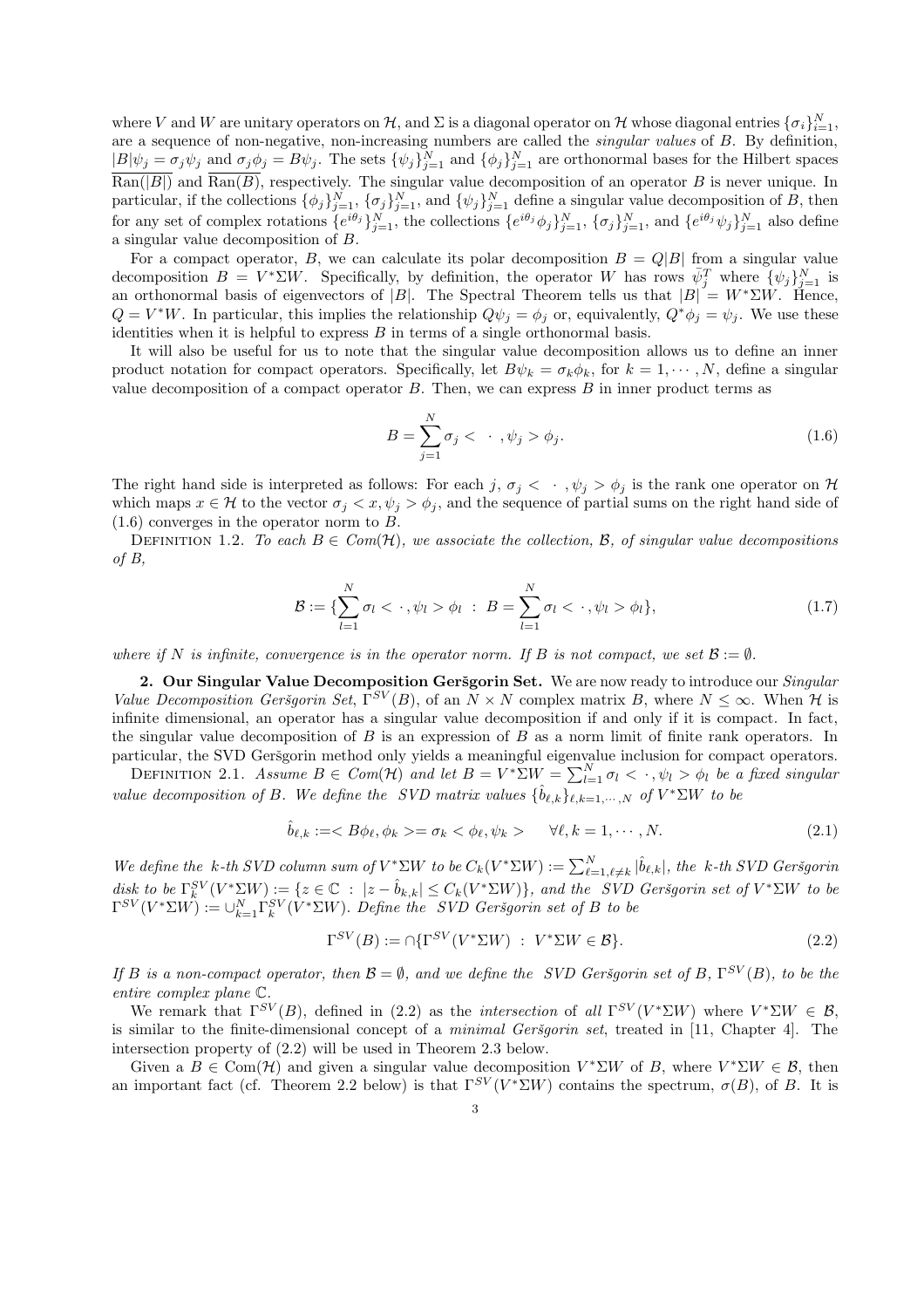interesting to note that the proof of this is essentially the same as the proof for the standard Geršgorin set in the finite dimensional case. (See, for example, [11], p.4.)

THEOREM 2.2. For any  $B \in Com(H)$  and for any singular value decomposition set  $V^* \Sigma W$  from  $B$ , then  $\sigma(B) \subseteq \Gamma^{SV}(V^*\Sigma W)$ . As this holds for any  $V^*\Sigma W$  of B, then (cf. (2.2))  $\sigma(B) \subseteq \Gamma^{SV}(B)$ .

*Proof.* The result holds trivially if B is a non-compact operator in  $\mathcal{L}(\mathcal{H})$ , as  $\Gamma^{SV}(B) = \mathbb{C}$  in this case. Let  $B \in \text{Com}(\mathcal{H})$  and fix a singular value decomposition  $B := \sum_{l=1}^{N} \sigma_l < \cdot, \psi_l > \phi_l$ . Recall from (2.1) that  $\hat{b}_{j,k} = \sigma_k < \phi_j, \psi_k >$ . Suppose  $\lambda \in \sigma(B)$ . Then, there is an x in H such that  $Bx = \lambda x$  and  $||x|| = 1$ . Using Parseval's identity, we calculate

$$
Bx = \sum_{l=1}^{N} \sigma_l < x, \psi_l > \phi_l = \sum_{l=1}^{N} \sum_{j=1}^{N} \sigma_l < x, \phi_j > \phi_j, \psi_l > \phi_j = \sum_{l=1}^{N} \sum_{j=1}^{N} \hat{b}_{j,l} < x, \phi_j > \phi_l.
$$

On the other hand,  $\lambda x = \sum_{l=1}^{N} \lambda < x, \phi_l > \phi_l$ . Since  $||x||^2 = \sum_{l=1}^{N} \lambda < x, \phi_l > |^2 = 1$ , there exists a k such that | < x, φ<sup>k</sup> > | is a non-zero maximal element of the set  $\{| \langle x, \phi_l \rangle |_{l=1,\dots,N}$ . Fix such a k and equate the coefficients on  $\phi_k$  in the above expansions. This gives us

$$
\lambda < x, \phi_k > = \sum_{l=1}^N \hat{b}_{l,k} < x, \phi_l > .
$$

This easily implies, by the triangle inequality, that

$$
|\lambda - \hat{b}_{k,k}| \leq \sum_{l=1, l \neq k}^{N} |\hat{b}_{l,k}| \frac{|< x, \phi_l >|}{|< x, \phi_k >|} \leq \sum_{l=1, l \neq k}^{N} |\hat{b}_{l,j}| = C_k(V^* \Sigma W).
$$

By definition, this means  $\lambda$  is in  $\Gamma_k^{SV}(V^*\Sigma W) \subseteq \Gamma^{SV}(V^*\Sigma W)$ , for every singular value decomposition,  $V^* \Sigma W$ , of B. Thus,  $\lambda \in \Gamma^{SV}(B)$ .  $\Box$ 

In the special case when B is a compact normal operator, the intersection set  $\Gamma^{SV}(B)$  of (2.2) is just  $\sigma(B)$ . Moreover, this property characterizes compact normal operators, as we show now.

THEOREM 2.3. Let  $B \in \mathcal{L}(\mathcal{H})$ . Then, B is a compact normal operator if and only if  $\Gamma^{SV}(B) = \sigma(B)$ .

*Proof.* If B is not compact, then by Definition 1.2,  $\Gamma^{SV}(B) = \mathbb{C} \neq \sigma(B)$ . Let B be a compact operator. Then, B is normal if and only if there exists an orthonormal basis  $\{\gamma_j\}_{j=1}^N$  in H such that  $B\gamma_j = \alpha_j \gamma_j$  and  $|\alpha_i| \to 0$  if H is infinite dimensional.

First, assume that B is normal. Let  $\{\alpha_j\}_{j=1}^N = \{|\alpha_j|e^{i\theta_j}\}_{j=1}^N$  be the spectrum of B and assume, without loss of generality, that the sequence  $|\alpha_j|$  is non-increasing. Since B is a compact normal operator, the eigenvectors  $\gamma_j$  of B are also eigenvectors of |B|. The relations  $|B|\gamma_j = |\alpha_j|\gamma_j$  and  $B\gamma_j = |\alpha_j|e^{i\theta_j}\gamma_j$  imply that

$$
V^* \Sigma W = \sum_{j=1}^N |\alpha_j| < \cdot, \gamma_j > e^{i\theta_j} \gamma_j
$$

is a singular value decomposition of  $B$ . In other words, the singular value decomposition matrix coefficients of this SVD of B are  $\hat{b}_{j,k} = |\alpha_k| < e^{i\theta_j} \gamma_j, \gamma_k > = \alpha_j \delta_{j,k}$  where  $\delta_{j,k}$  denotes the Kronecker delta (i.e., 1 if  $j = k$  and 0 otherwise). This exactly says that all the SVD Geršgorin column sums of  $V^* \Sigma W$  are zero and  $\hat{b}_{k,k} = \alpha_k$ . Hence,  $\Gamma^{SV}(V^* \Sigma W) = \sigma(B)$ . This, combined with Theorem 2.2, implies  $\Gamma^{SV}(B) = \sigma(B)$ .

Conversely, assume  $\Gamma^{SV}(B) = \sigma(B)$ . Since B is compact, the non-zero spectrum of B consists entirely of isolated eigenvalues of finite multiplicity, which converge to zero in modulus if  $N$  is infinite. We show that the equation  $\Gamma^{SV}(B) = \sigma(B) = {\{\alpha_j\}}_{j=1}^N$  implies that B has a singular value decomposition  $V^* \Sigma W$  for which all of the SVD Geršgorin column sums of  $B$  (i.e., radii of the SVD Geršgorin circles) are zero and the centers of the SVD Geršgorin circles are  $\hat{b}_{k,k} = \alpha_k$  for all  $k = 1, \dots, N$ . In other words,  $\hat{b}_{j,k} = \alpha_j \delta_{j,k}$  for all j and k from 1 to N. Now for every  $k$ ,  $B\phi_k = \sum_{j=1}^N < B\phi_k$ ,  $\phi_j > \phi_j = \sum_{j=1}^N \hat{b}_{k,j} \phi_j = \alpha_k \phi_k$ . This establishes that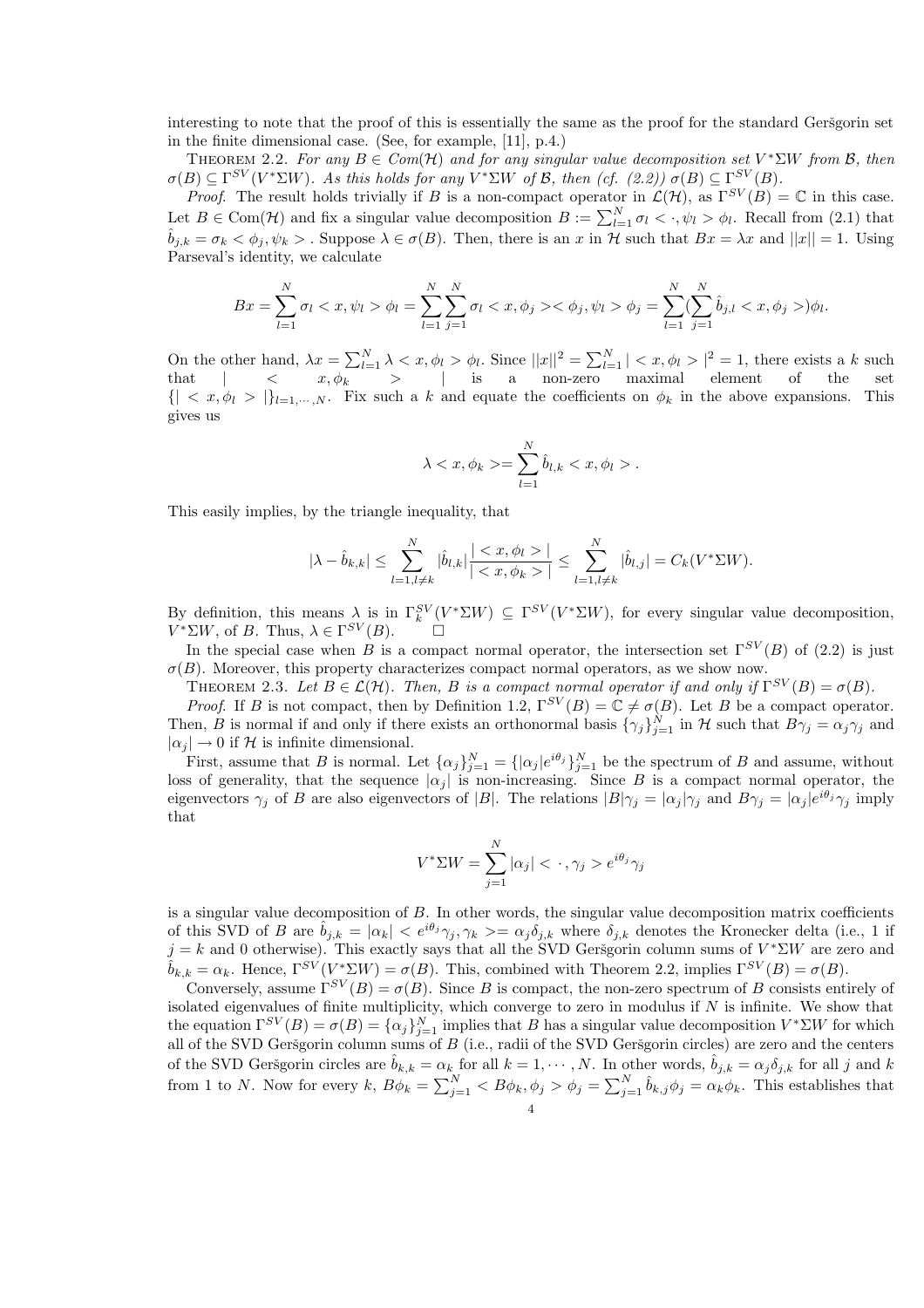$\phi_k$  is an orthonormal basis of eigenvectors for B, and the existence of such a basis is a characterization of a normal compact operator.

It remains only to show that  $\Gamma^{SV}(B) = \sigma(B)$  implies that B has a singular value decomposition of the form  $\sum_{j=1}^{N} \sigma_j < \cdot$ ,  $e^{i\theta_j} \phi_j > \phi_j$ . We show this by induction on  $M_0$ , where  $M_0$  is the maximal geometric dimension of the non-zero singular values of B. It is easy to see that if  $M_0 = 1$ , then every singular value decomposition of  $B$  has the desired form. Now assume that  $B$  has a decomposition of this form, whenever  $M_0 = M - 1$ . Without loss of generality, let  $B = \sum_{j=1}^{l} \sigma_j \sum_{k=1}^{M} \langle \cdot, \psi_k^j \rangle \phi_k^j$  where  $l \leq N \leq \infty$  and  $\sigma_1 > \sigma_2 > \cdots > \sigma_l > 0$  are the non-zero eigenvalues of  $|B|$ , in strictly decreasing order and each of geometric multiplicity M.

Let A be an indexing set for B, the collection of all singular value decompositions of B. Fix  $m \in \mathbb{N}$ sufficiently large so that the closed disks  $\overline{\Delta(\sigma_j, \frac{3}{m})} := \{z \in \mathbb{C} : |z - \sigma_j| \leq \frac{3}{m}\}, j = 1, \dots, l$ , are disjoint. Let

$$
K_{\alpha} := \Gamma^{SV}(B_{\alpha}) \setminus (\cup_{j=1}^{l} \Delta(\sigma_j, \frac{1}{m})) \quad (\alpha \in \mathcal{A}).
$$

Then, each  $K_{\alpha}$  is compact and

$$
\begin{array}{ll} \cap_{\alpha \in \mathcal{A}} K_{\alpha} & = \cap_{\alpha \in \mathcal{A}} \bigl( \Gamma^{SV}(B_{\alpha}) \cap \bigl[ \cup_{j=1}^l \Delta(\sigma_j, \frac{1}{m}) \bigr]^c \bigl) = \Gamma^{SV}(B) \cap \bigl[ (\cup_{j=1}^l \Delta(\sigma_j, \frac{1}{m}) \bigr]^c \\ & = \sigma(B) \cap \bigl[ \cup_{j=1}^l \Delta(\sigma_j, \frac{1}{m}) \bigr]^c = \emptyset. \end{array}
$$

The finite intersection property implies that there exists a finite collection,  $B_{\alpha_1}, \dots, B_{\alpha_L}$ , such that

$$
\cap_{s=1}^L \Gamma^{SV}(B_{\alpha_s}) \subseteq \bigcup_{j=1}^l \Delta(\sigma_j, \frac{1}{m}).
$$

Fix  $\sigma \in {\sigma_1, \cdots, \sigma_l}$  and, for each  $s = 1, \cdots, L$ , let  $B_s = B_s^{\sigma} = \sum_{j=1}^{M} \sigma \langle \cdot, \psi_j^s \rangle \phi_j^s$  be the restriction of  $B_{\alpha_s}$  to the  $\sigma$  eigenspace of |B|. For each  $s = 1, \dots, L$ , fix a singular value decomposition Geršgorin disk  $\overline{\Delta(c_s, \rho_s)}$  of  $B_s$  such that  $|c_s|$  is maximal, subject to the constraint  $\sigma \in \overline{\Delta(c_s, \rho_s)}$ . If  $|c_s| < \sigma - \frac{3}{m}$  for each  $s = 1, \dots, L$ , then each of the disks  $\overline{\Delta(c_s, \rho_s)}$  contains the number  $\sigma - \frac{2}{m}$ , since  $\sigma - \frac{2}{m}$  is necessarily closer to  $c_s$  than  $\sigma$  is. But this implies that  $\sigma - \frac{\lambda}{m}$  lies in  $\Gamma^{SV}(B_s^{\sigma})$  for each  $s = 1, \cdots, L$ . This contradiction establishes the existence of a SVD Geršgorin disk, inside one of the SVD Geršgorin sets  $\Gamma^{SV}(B_s^{\sigma})$ , whose center has modulus at least  $\sigma - \frac{3}{m}$ . Without loss of generality, assume the center for the first SVD Geršgorin disk of  $B_1^{\sigma}$  has modulus greater than or equal to  $\sigma - \frac{3}{m}$ . This exactly says that  $\sigma < \phi_1^1, \psi_1^1 > | \ge \sigma - \frac{3}{m}$ . Thus, we have shown that, for every  $\sigma \in {\sigma_1, \cdots, \sigma_l}$ , there exist unit vectors  $\psi_m^{\sigma}$  and  $\phi_m^{\sigma}$  in the  $\sigma$  eigenspaces of  $|B|$ and  $|B^*|$ , respectively, such that  $| \lt \phi_m^{\sigma}, \psi_m^{\sigma} \gt | \ge 1 - \frac{3}{m}$  $\frac{3}{m\sigma}$ .

The above argument holds for every natural number greater than m, and taking the limit as  $m \to \infty$ , establishes the existence of collections  $\{\phi^{\sigma_j}\}_{j=1}^l$  and  $\{\psi^{\sigma_j}\}_{j=1}^l$  of common unit eigenvector of  $|B|$  and  $|B^*|$  for the eigenvalue  $\sigma_j$ . Hence, for each  $j = 1, \dots, l$ , there exists a  $\theta_j \in [0, 2\pi)$  such that  $\phi^{\sigma_j} := B\psi^{\sigma_j} = e^{-i\theta_j}\psi^{\sigma_j}$ . Now, the operator,

$$
B_0 = B - \sum_{j=1}^{l} \sigma_j < \cdot, e^{i\theta_j} \phi^{\sigma_j} > \phi^{\sigma_j}
$$

satisfies the induction hypothesis. To see this, note that for each  $m$  and  $s$  in the above argument, the rank one reduction of  $B_s^{\sigma} = \sum_{j=1}^{M} \sigma \langle \cdot, \psi_j^s \rangle \phi_j^s$  to  $\sum_{j=2}^{M} \sigma \langle \cdot, \psi_j^s \rangle \phi_j^s$  has a SVD Geršgorin set which is smaller than  $\Gamma^{SV}(B_s^{\sigma})$ . Hence,  $\Gamma^{SV}(B_0) \subseteq \Gamma^{SV}(B) = \sigma(B) = \sigma(B_0)$ .

Recall that the singular value decomposition Geršgorin set is defined to be the entire complex plane for non-compact operators, but  $\Gamma^{SV}(B)$  can also be unbounded for a compact operator B. Of course, if B is a finite rank operator, then  $\Gamma^{SV}(B)$  is a bounded subset of C. Hence, in the finite dimensional case, the SVD Geršgorin set is always a bounded subset of  $\mathbb C$ . When B is not of finite rank, the set  $\Gamma^{SV}(B)$  can be unbounded but only if it is the entire complex plane. We show this now.

THEOREM 2.4. Let  $N = \infty$  and let  $B \in \text{Com}(\mathcal{H})$ . Then, for each singular value decomposition  $V^* \Sigma W$  of B, the set  $\Gamma^{SV}(V^*\Sigma W)$  is unbounded if and only if  $\Gamma^{SV}(V^*\Sigma W) = \mathbb{C}$ . Moreover, this happens if and only if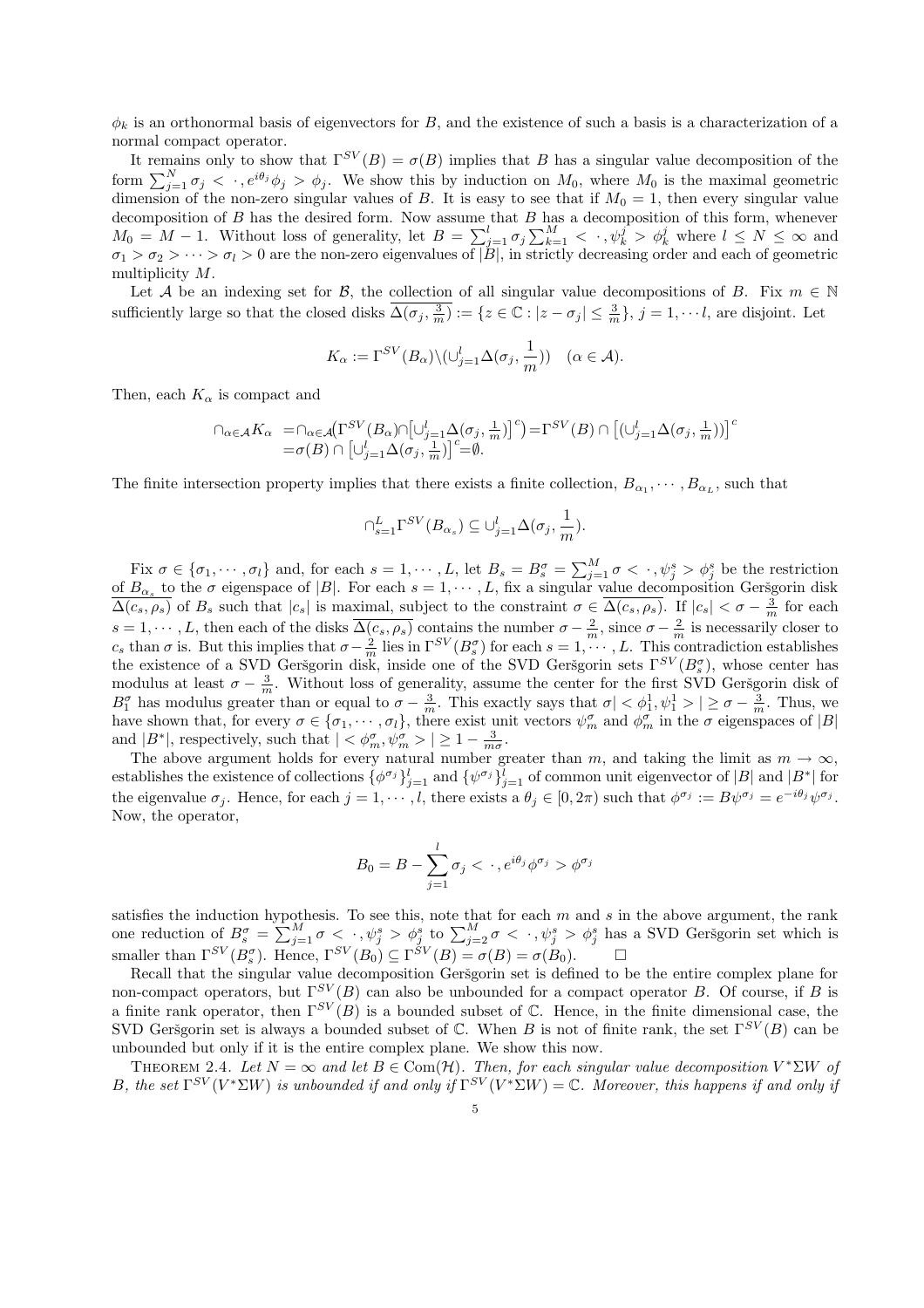the sequence of SVD column sums,  ${C_k(V^*\Sigma W)}_{k=1}^{\infty}$ , is not bounded. Hence,  $\Gamma^{SV}(B)$  is unbounded if and only if it is the entire complex plane.

*Proof.* Let  $B = V^* \Sigma W = \sum$ N  $l=1$  $\sigma_l < \cdot$ ,  $\psi_l > \phi_l$  be a fixed singular value decomposition of B. Recall, from

(2.1), that  $\hat{b}_{j,k} = \langle B\phi_j, \phi_k \rangle, C_k(B) = \sum_{j \neq k}^N |\hat{b}_{j,k}|, \Gamma_k^{SV}(V^* \Sigma W) = \{z \in \mathbb{C} : |z - \hat{b}_{k,k}| \leq C_k(B)\}\$ and  $\Gamma^{SV}(V^*\Sigma W) = \cup_{k=1}^N \Gamma_k^{SV}(V^*\Sigma W)$ . If the sequence  $C_k(B)$  is unbounded, by passing to a subsequence, we can assume without loss of generality that  $C_k(B) > ||B||$  for each k, and that  $C_k(B) \to \infty$  as  $k \to \infty$ . Now,  $|\hat{b}_{k,k}| = | \langle B\phi_k, \phi_k \rangle | \leq ||B||$ , and so, for each k,  $R_k := C_k(B) - |\hat{b}_{k,k}|$  is positive. Moreover, the disk  $\Delta(0, R_k)$ , centered at the origin of radius  $R_k$ , is contained in  $\Gamma_k^{SV}(V^*\Sigma W)$ . Indeed, if  $|z| \leq C_k(B) - |\hat{b}_{k,k}|$ , then  $|z - \hat{b}_{k,k}| \leq |z| + |\hat{b}_{k,k}| \leq C_k(B)$ . Hence,  $\Gamma^{SV}(V^* \Sigma W) = \mathbb{C}$  when the SVD column sums are not bounded. On the other hand, if the SVD column sums are bounded by some L, then  $\Gamma^{SV}(V^*\Sigma W)$  is contained in the disk centered at the origin of radius  $M = L + ||B||$ , since  $z \in \Gamma_k^{SV}(V^* \Sigma W)$  implies that  $|z| \leq C_k(B) + |\hat{b}_{k,k}| \leq L + ||B||.$ 

Finally, since the above argument holds for every singular value decomposition of B, the set  $\Gamma^{SV}(B)$  is unbounded if and only if  $\Gamma^{SV}(B) = \mathbb{C}$ .  $\Box$ 

The proof of the previous theorem also establishes the analogous result for the standard Gersgorin set. Specifically, an operator  $B \in \mathcal{L}(\mathcal{H})$  has a Geršgorin set  $\Gamma(B)$  which is a proper subset of the complex plane if and only if the sequence  ${R_k(B)}_{k=1}^N$  of row sums of B is bounded. With this in mind, we define the following two collections of operators in  $\mathcal{L}(\mathcal{H})$ . Let

$$
\mathcal{G} := \{ B \in \mathcal{L}(\mathcal{H}) \; : \; \Gamma(B) \neq \mathbb{C} \} \text{ and } \mathcal{S} := \{ B \in \mathcal{L}(\mathcal{H}) \; : \; \Gamma^{SV}(B) \neq \mathbb{C} \}.
$$

By construction, S is a subset of Com(H). Notice that G contains the identity operator on H, which is not compact if N is infinite. Thus, G and S are distinct subsets of  $\mathcal{L}(\mathcal{H})$  when N is infinite. If N is finite, then  $S = G = \mathbb{C}^{N \times N}.$ 

We define the equivalence relation  $\sim$  on S by  $A \sim B$  if and only if there exists a partial isometry  $U : H \to H$ such that  $U^*U$  is the projection of H onto  $\overline{\text{Ran}(A)}$ , that  $UU^*$  is the projection of H onto  $\overline{\text{Ran}(B)}$ , and that  $B = UAU^*$ . It is important to note that if  $A \sim B$ , then  $\Gamma^{SV}(A) = \Gamma^{SV}(B)$ . Indeed, if  $B = UAU^*$  and  $A = \sum_{j=1}^{N} \sigma_j \langle \cdot, \psi_j \rangle \phi_j$ , then  $B = \sum_{j=1}^{N} \sigma_j \langle \cdot, U\psi_j \rangle U \phi_j$  and

$$
\hat{b}_{j,k} = \langle BU\phi_j, U\phi_k \rangle = \langle A\phi_j, \phi_k \rangle = \hat{a}_{j,k},
$$

for all  $j, k = 1, 2, \dots, N$ . Thus, the singular value decomposition Gersgorin set is independent of the equivalence class representative in  $S_0 = S / \sim$ , where  $S / \sim$  denotes S modulo the given equivalence relation. We will denote the singular value decomposition Geršgorin set of an element [A] of  $S_0$  by  $\Gamma^{SV}([A])$ .

Notice that if  $A = V^* \Sigma W$ , then  $A \sim \Sigma W V^*$ . Hence, each equivalence class in  $S_0$  has a representative of the form  $\Sigma U$  where  $\Sigma$  is a positive diagonal operator and U is a partial isometry. Moreover, each equivalence class has a unique representative of this form since, if  $\Sigma_1 U_1 = \Sigma_2 U_2$ , then  $\Sigma_2^{-1} \Sigma_1 = U_2 U_1^*$  is unitary and a positive diagonal operator. Hence, it must be the identity operator on  $\text{Ran}(U_1) = \text{Ran}(U_2)$  and so  $\Sigma_1 = \Sigma_2$ and  $U_1 = U_2$ . This observation shows that there is a well-defined map  $\Psi$  from  $S_0$  to  $\mathcal{L}(\mathcal{H})$ , given by  $\Psi([V^* \Sigma W]) = \Sigma W V^*.$ 

THEOREM 2.5. There is a natural bijection

$$
\Psi: \mathcal{S}_0 \ \to \ \mathcal{G}_0
$$

between  $S_0 = S/\sim$ , equipped with the singular value decomposition Geršgorin method, and,  $\mathcal{G}_0$  a subset of  $\mathcal{G} \cap \text{Com}(\mathcal{H})$ , equipped with the standard Geršgorin method.

*Proof.* We have shown that  $\Psi([V^*\Sigma W]) = \Sigma W V^*$  is a well-defined function on  $S_0$ . Moreover,  $\Psi$  takes values in G. To see this, let [A] denote an equivalence class in  $S_0$  and let  $A = V^* \Sigma W$  be a singular value decomposition of A with  $\Gamma^{SV}(V^*\Sigma W) \neq \mathbb{C}$ . Then  $A \sim VAV^*$ . Since the leading factor of  $B = VAV^*$  is the identity operator on the closure of the range of  $B$ , the singular value decomposition matrix coefficients of  $B$ are

$$
\hat{b}_{j,k} = \langle Be_j, e_k \rangle = b_{k,j}.\tag{2.3}
$$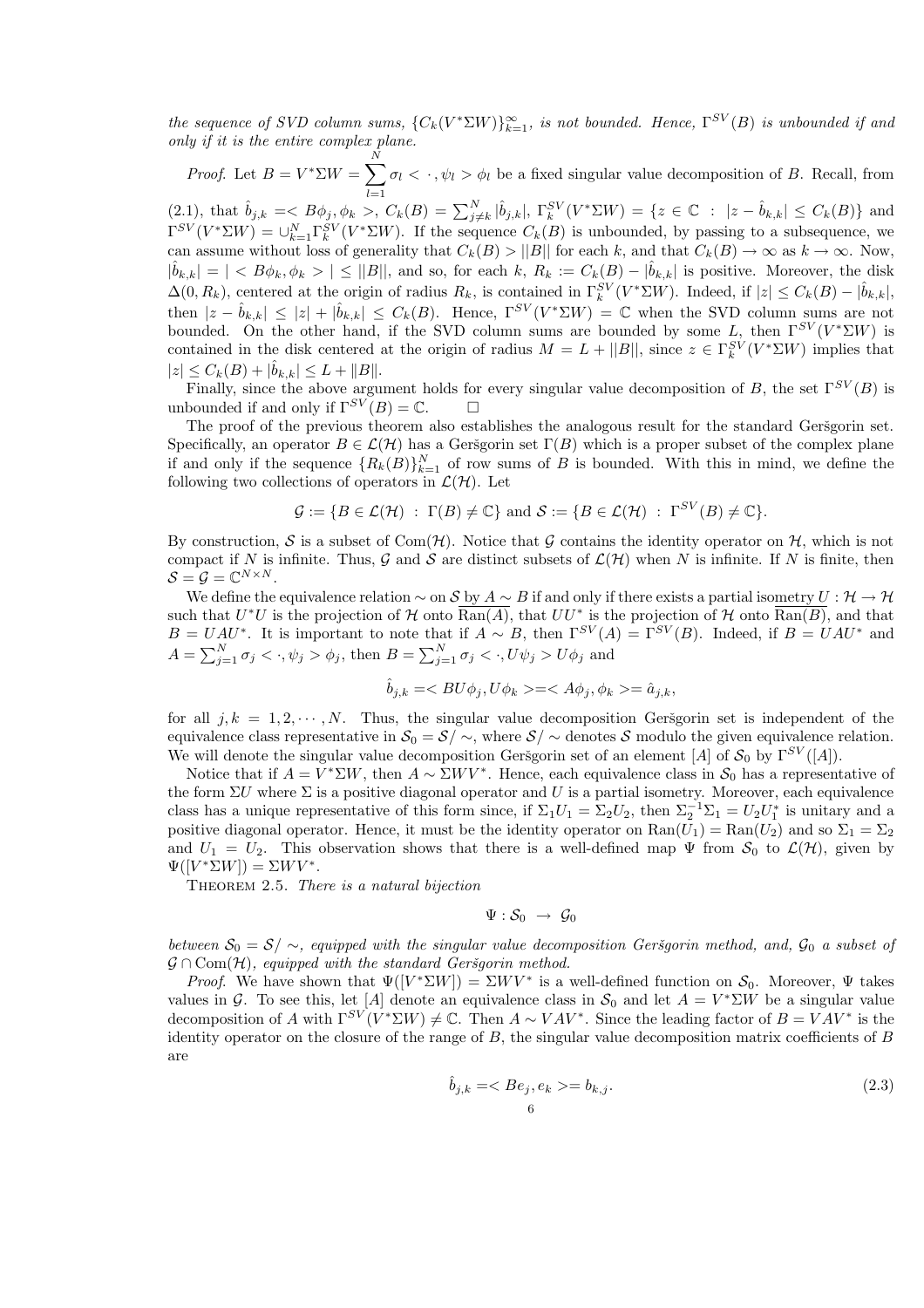It follows easily that  $\Gamma^{SV}(V^*\Sigma W) = \Gamma^{SV}(\Sigma WV^*) = \Gamma(\Sigma WV^*) \neq \mathbb{C}$ .

An argument similar to the well-definedness calculation for  $\Psi$ , establishes that  $\Psi$  is one-to-one on  $\mathcal{S}_0$ . Let  $\mathcal{G}_0 = \Psi(\mathcal{S}_0)$ . Then,  $\Psi$  is a bijection from  $\mathcal{S}_0$  to  $\mathcal{G}_0$ . We have shown that  $\Psi$  maps into  $\mathcal{G}$  and, since the compact operators are an ideal in  $\mathcal{L}(\mathcal{H})$ , the image of  $\mathcal{S}_0$  under  $\Psi$ compact operators are an ideal in  $\mathcal{L}(\mathcal{H})$ , the image of  $\mathcal{S}_0$  under  $\Psi$  lies in Com(H).

Even when N is finite,  $\mathcal{G}_0$  is a proper subset of  $\mathcal{G} \cap \text{Com}(\mathcal{H})$ , since each element of the range of  $\Psi$  has a factorization of the form  $\Sigma U$  where  $\Sigma$  is a positive, diagonal operator and U is a partial isometry. In fact,  $B \in \mathcal{G}_0$  if and only if B is a compact operator, with a bounded Geršgorin set and B has factorization of the form  $\Sigma U$ . However, the bijection  $\Psi : \mathcal{S}_0 \to \mathcal{G}_0$  gives the relationship between the SVD Geršgorin set and the standard Geršgorin set for operators in  $\mathcal{G}_0$ .

THEOREM 2.6. For each  $B \in \mathcal{G}_0$ , the singular value decomposition Geršgorin set of B,  $\Gamma^{SV}(B)$ , is contained in the Geršgorin set of B,  $\Gamma(B)$ . That is,

$$
\forall B \in \mathcal{G}_0, \ \ \Gamma^{SV}(B) \subseteq \Gamma(B).
$$

*Proof.* Let  $B \in \mathcal{G}_0 = \Psi(\mathcal{S}_0)$ , with  $B = \Sigma U$ . Then,

$$
\Gamma^{SV}(B) \subseteq \Gamma^{SV}(\Sigma U) = \Gamma(\Sigma U) = \Gamma(B). \qquad \Box \tag{2.4}
$$

3. Examples and Applications. Example 1. Let  $\mathcal{H} = \ell_2$  be the sequence space of absolutely square summable complex sequences. Let  $a_j$  be a sequence of real numbers with  $\sum_{j=1}^{\infty} |a_j| < \infty$ , and define the operator  $A : \mathcal{H} \to \mathcal{H}$  by the infinite matrix

$$
A = \begin{bmatrix} a_1 & a_2 & a_3 & \cdots \\ a_2 & a_3 & a_4 & \cdots \\ a_3 & a_4 & a_5 & \cdots \\ \vdots & \vdots & \vdots & \ddots \end{bmatrix} .
$$
 (3.1)

It is known that  $A$  is a compact self-adjoint operator (see [3], page 101), whose singular value decomposition Geršgorin set exactly equals the spectrum of  $A$ . The standard Geršgorin set of  $A$  is bounded but does not generally equal the spectrum of A. Specifically,

$$
\Gamma^{SV}(A) = \sigma(A) \subseteq \Gamma(A) = \bigcup_{k=1}^{\infty} \{ z \in \mathbb{C} : |z - a_{2k-1}| \le \sum_{j \ge k, j \ne 2k-1} |a_j| \}.
$$
 (3.2)

As a specific example of the above, let the matrix  $A$  of  $(3.1)$ , be defined by

$$
a_j = \frac{1}{2^j} \quad (j = 1, 2, \cdots). \tag{3.3}
$$

In this case, it can be verified that if  $A_n$  is the  $n \times n$  leading principal submatrix of A, then the spectra of these principal submatrices are given by

$$
\sigma(A_1) = \{0.5\} \n\sigma(A_2) = \{0.625; 0\} \n\sigma(A_3) = \{0.65625; 0, 0\} \n\sigma(A_4) = \{0.6640625; 0, 0, 0\} \n\sigma(A_5) = \{0.666015625; 0, 0, 0, 0\} \n\sigma(A_6) = \{0.66650390625; 0, 0, 0, 0, 0\}, and finally \n\sigma(A_{\infty}) = \{\frac{2}{3}; 0, 0, 0, \cdots\}
$$

For the choice of (3.3) for the matrix of (3.1) its associated sets  $\sigma(A) = \Gamma^{SV}(A)$  and  $\Gamma(A)$ , are shown in Figure 3.1. (We note that  $\Gamma(A)$ , the union of an *infinite* number of closed disks, reduces to the union of first two closed disks.)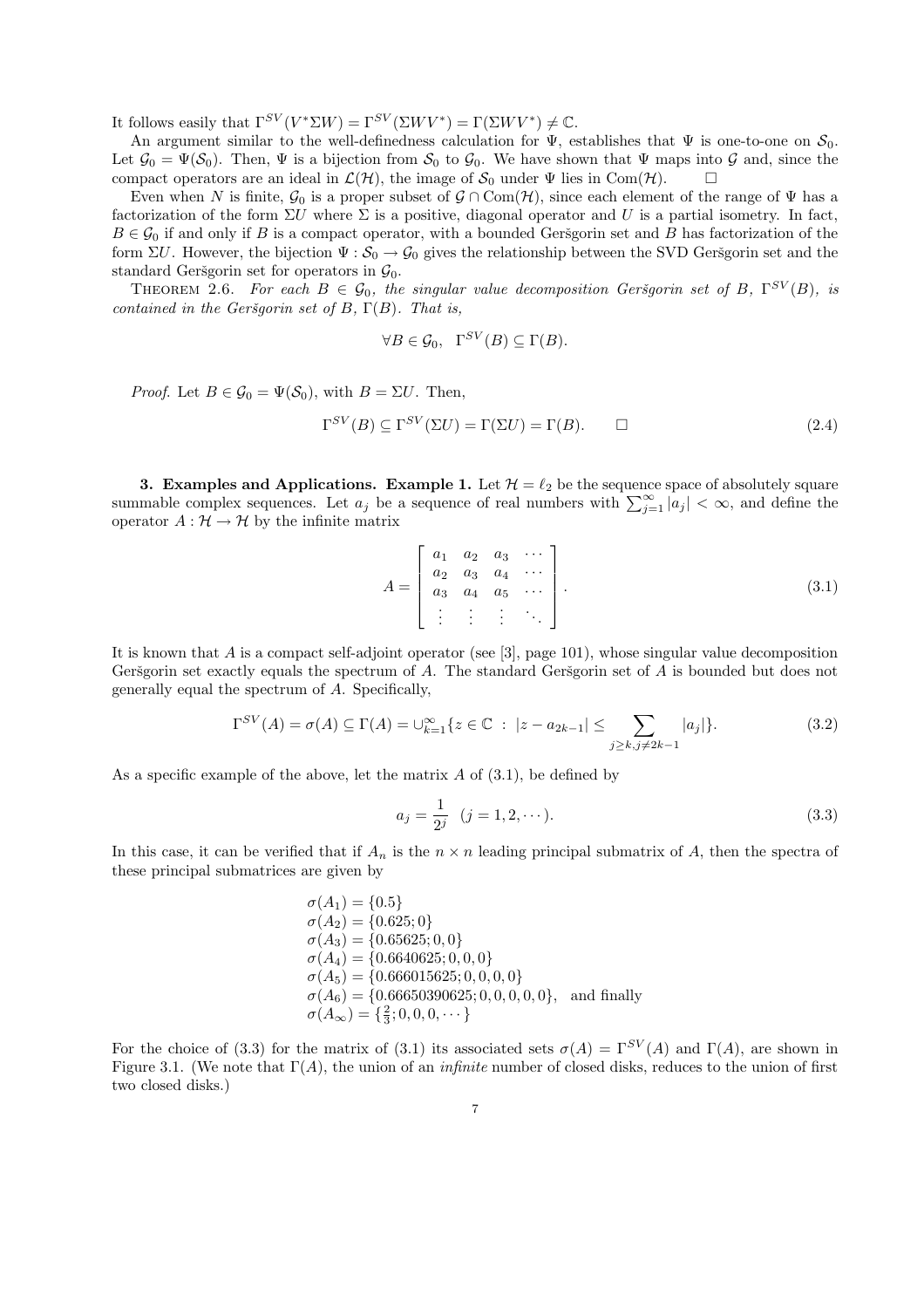

FIG. 3.1.  $\Gamma(A)$  (shaded region),  $\Gamma^{SV}(A) = \sigma(A)$  ("x's")

## Example 2. Consider the normal matrix

$$
B = \left[ \begin{array}{cc} 1 & 0 \\ 0 & -1 \end{array} \right]. \tag{3.4}
$$

Clearly,  $\sigma(B) = \{-1, 1\}$  and  $|B| := \sqrt{B^*B} = \begin{bmatrix} 1 & 0 \\ 0 & 1 \end{bmatrix}$ 0 1 . Consider the following two singular value decompositions of B:

$$
B = V_1^* \Sigma_1 W_1 = \begin{bmatrix} 1 & 0 \\ 0 & -1 \end{bmatrix} \begin{bmatrix} 1 & 0 \\ 0 & 1 \end{bmatrix} \begin{bmatrix} 1 & 0 \\ 0 & 1 \end{bmatrix},
$$
(3.5)

and

$$
B = V_2^* \Sigma_2 W_2 = \frac{1}{\sqrt{2}} \begin{bmatrix} 1 & 1 \\ -1 & 1 \end{bmatrix} \begin{bmatrix} 1 & 0 \\ 0 & 1 \end{bmatrix} \frac{1}{\sqrt{2}} \begin{bmatrix} 1 & 1 \\ 1 & -1 \end{bmatrix},
$$
(3.6)

A routine calculation shows that

$$
\Gamma^{SV}(V_1^* \Sigma_1 W_1) = \Gamma(\Sigma_1 W_1 V_1^*) = \Gamma(\begin{bmatrix} 1 & 0 \ 0 & -1 \end{bmatrix}) = \{-1\} \cup \{1\},\
$$

whereas,

$$
\Gamma^{SV}(V_2^* \Sigma_2 W_2) = \Gamma(\Sigma_2 W_2 V_2^*) = \Gamma(\begin{bmatrix} 0 & 1 \\ 1 & 0 \end{bmatrix}) = \{z \in \mathbb{C} : |z| \le 1\}.
$$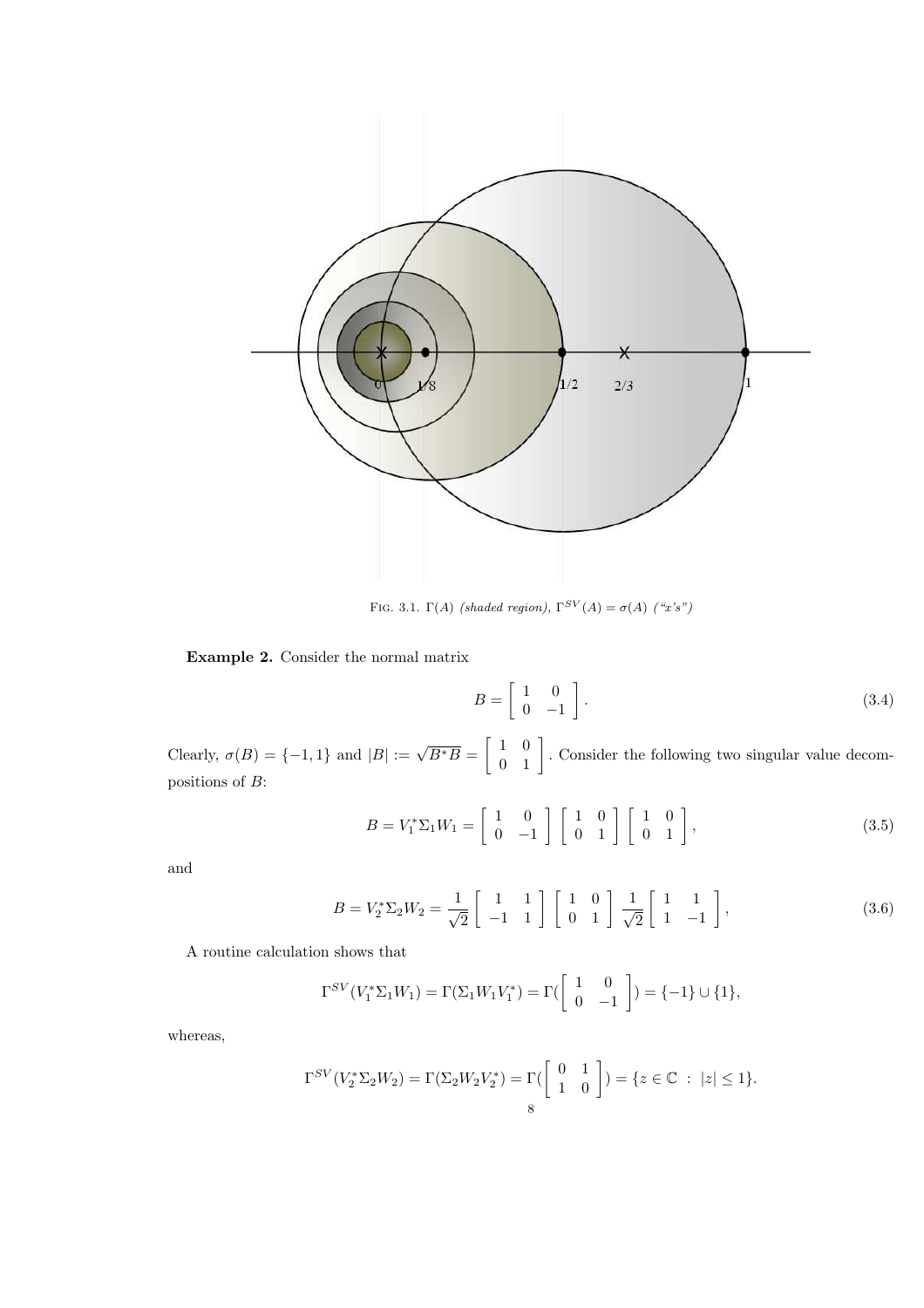This illustrates that even for a normal operator B, the SVD Geršgorin set  $\Gamma^{SV}(V^*\Sigma W)$ , of some fixed SVD of  $B$ , can fail to give exactly the eigenvalues of this operator  $B$ , while both singular value decompositions of B above give necessarily the same singular values for B. (Curiously, it does not seem possible for MATLAB users to ask if there are *other* singular value decompositions for their given matrix, as one gives the matrix to MATLAB, and a singular value decomposition is delivered!)

In general, we have shown here that one can attain singular value decomposition Geršgorin sets for any operator  $B \in \text{Com}(\mathcal{H})$ , which gives added information about the spectra of such operators. This can easily be extended to Brauer ovals of Cassini as well, but this is left for a future work.

We finally wish to mention that, once having calculated the Singular Value Decomposition of an operator, getting eigenvalue estimates of this operator is computationally easy, using our SVD Geršgorin method. More precisely, our method allows one to use a given Singular Value Decomposition of an operator to cheaply obtain eigenvalue estimates, which are generally different from the standard Geršgorin estimates.